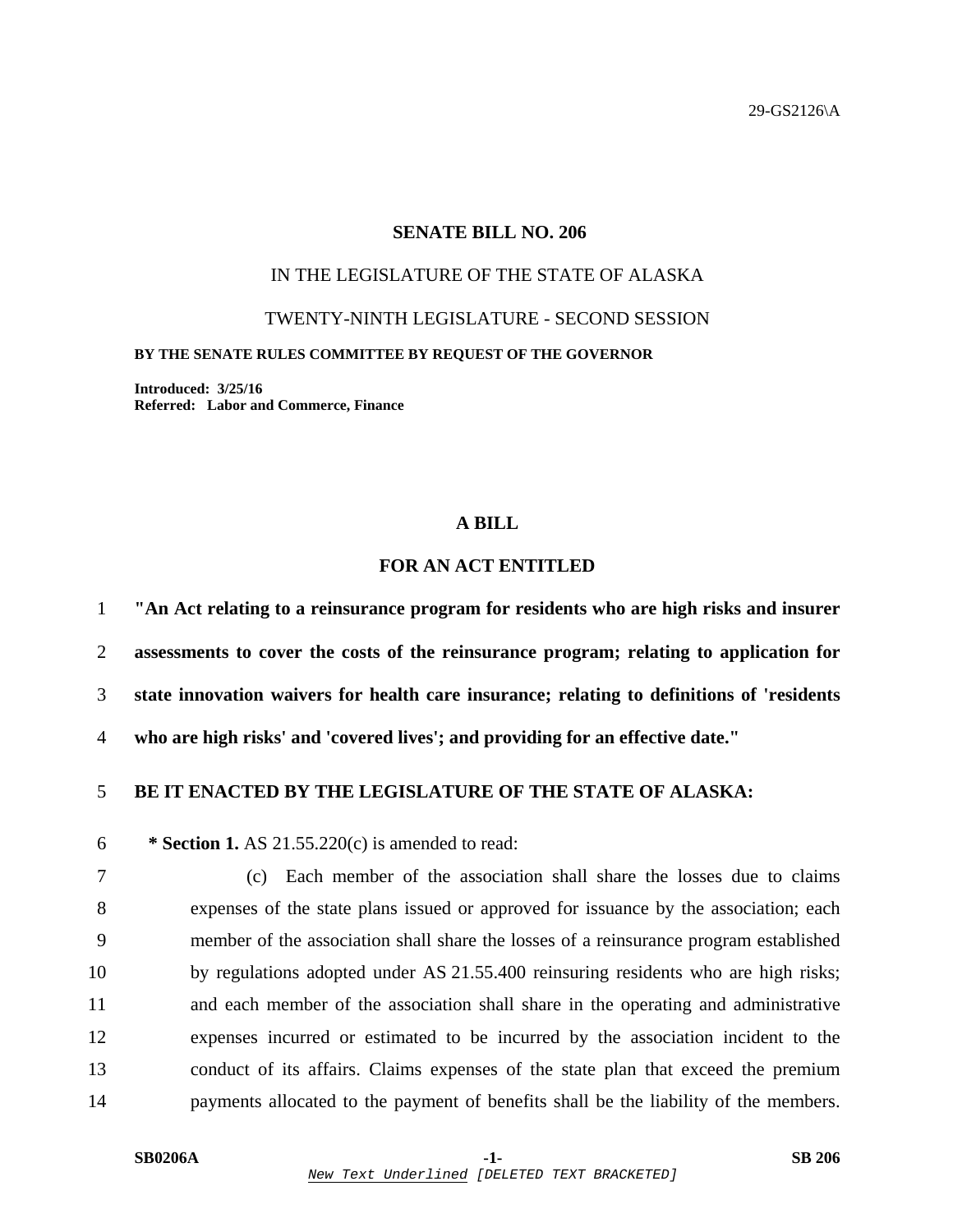1 Each member shall share in the claims expense of the state plans **and** [,] the operating 2 and administrative expenses of the association [, AND THE LOSSES OF A 3 REINSURANCE PROGRAM ESTABLISHED BY REGULATIONS ADOPTED 4 UNDER AS 21.55.400 REINSURING RESIDENTS WHO ARE HIGH RISKS,] in an 5 amount equal to the ratio of the member's total major medical premiums, received 6 from or on behalf of state residents, as divided by the total major medical premiums 7 received by all members from or on behalf of state residents, as determined by the 8 director. **Each member shall share the losses of a reinsurance program established** 9 **by regulations adopted under AS 21.55.400 reinsuring residents who are high** 10 **risks, in an amount equal to the ratio of the member's total number of covered** 11 **lives who are state residents, as divided by the total number of covered lives who** 12 **are state residents from all members, as determined by the director.**

- 13 **\* Sec. 2.** AS 21.55.220(f) is amended to read:
- 14 (f) **Except for the amount of the assessment under a reinsurance program**  15 **established by regulations adopted under AS 21.55.400 for reinsuring residents**  16 **who are high risks, a** [A] member may offset 50 percent of the amount of the 17 assessment under this section as a premium tax credit reducing the premium tax 18 payable by the member under AS 21.09.210. The offset shall apply to the tax levied 19 for the calendar year following an annual determination of each member's liability 20 under (d) of this section. The offset may not reduce the premium tax payable by a 21 member to less than zero or create a premium tax credit for the member. An unused 22 offset may be carried over to the immediately following calendar year. An offset made 23 under this subsection is not subject to AS 21.09.270.
- 24 **\* Sec. 3.** AS 21.55.500(20) is amended to read:

25 (20) "residents who are high risks" means residents who

26 (A) have been rejected for medical reasons after applying for a 27 subscriber contract, a policy of health insurance, or a Medicare supplement 28 policy by at least one association member within the six months immediately 29 preceding the date of application for a state plan; medical reasons may include 30 preexisting medical conditions, a family history that predicts future medical 31 conditions, or an occupation that generates a frequency or severity of injury or